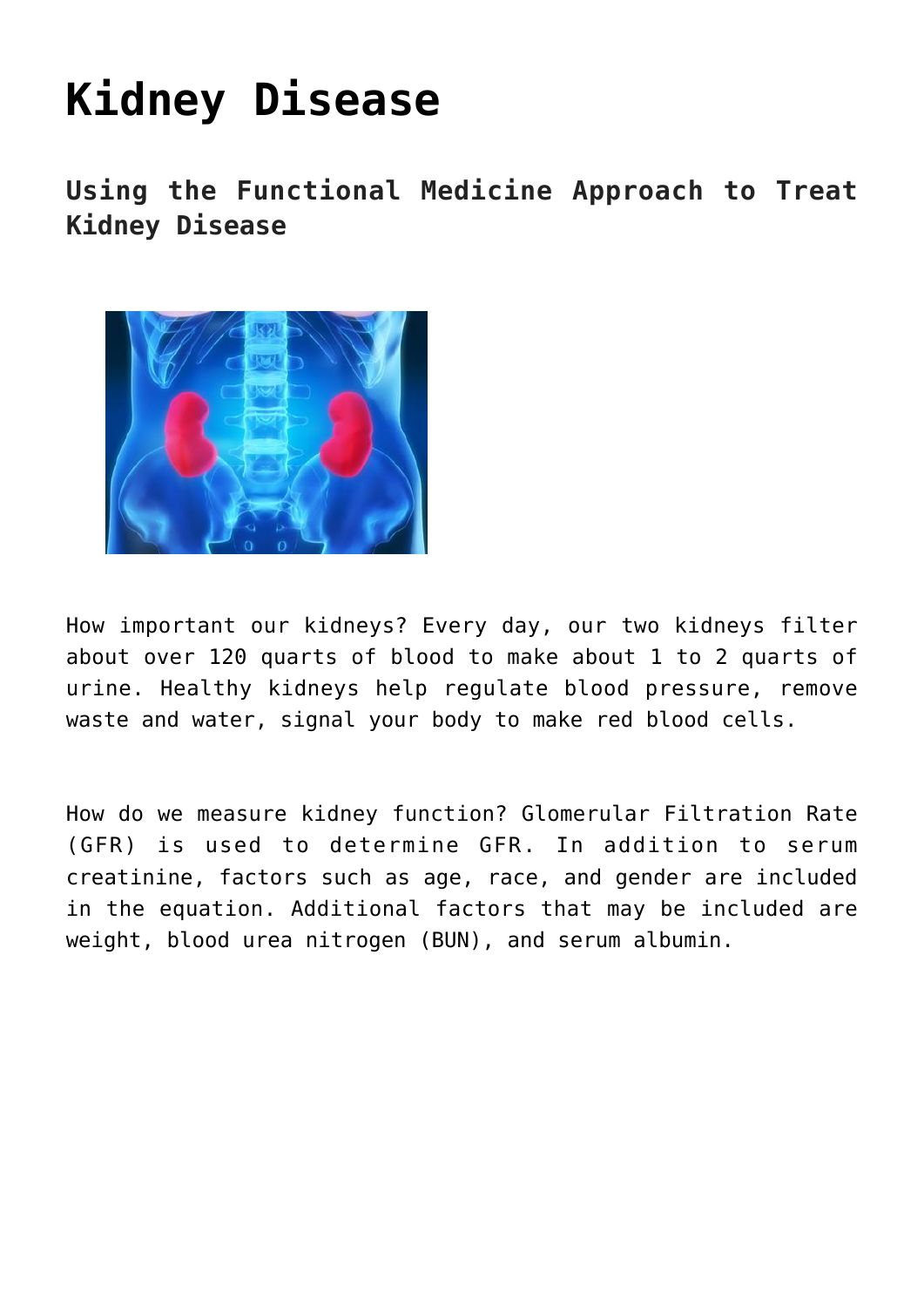| <b>5 Stages of Kidney Disease</b> |                            |                                          |  |  |  |  |
|-----------------------------------|----------------------------|------------------------------------------|--|--|--|--|
|                                   | <b>Kidney Function/GFR</b> | Description                              |  |  |  |  |
| Stage 1                           | > 90%                      | Normal or High<br>Function               |  |  |  |  |
| Stage 2                           | 60-89%                     | Mildly Decreased<br>Function             |  |  |  |  |
| Stage 3                           | 30-59%                     | Mild to Moderately<br>Decreased Function |  |  |  |  |
| Stage 4                           | 15-29%                     | Severely Decreased<br>Function           |  |  |  |  |
| Stage 5                           | < 15%                      | Kidney Failure                           |  |  |  |  |

GFR and Kidney Disease Stages

The five stages of kidney disease, or CKD, and the GFR for each stage, is shown below:

- Stage 1 with normal or high GFR (GFR > 90 mL/min)
- $\bullet$  Stage 2 Mild CKD (GFR = 60-89 mL/min)
- Stage 3A Moderate CKD (GFR = 45-59 mL/min)
- Stage 3B Moderate CKD (GFR = 30-44 mL/min
- Stage 4 Severe CKD (GFR = 15-29 mL/min)
- Stage 5 End Stage CKD (GFR <15 mL/min)

As you can see below, my patient had a very low GFR of 37 and high creatinine. GFR of 37 is consistent with Stage 3B Moderate CKD (GFR = 30-44 mL/min)! As kidneys regulate electrolyte balance, with kidney disease we see dysregulation of electrolytes (Sodium 134 and potassium 3.6 – barely normal, and lab low chloride 95). The visit to the nephrologist was quite disappointing – the patient was told to limit animal protein, be careful with salt, potassium, and hope that her kidney function is not going to deteriorate too fast. If it does get worse, then the treatment with dialysis would be the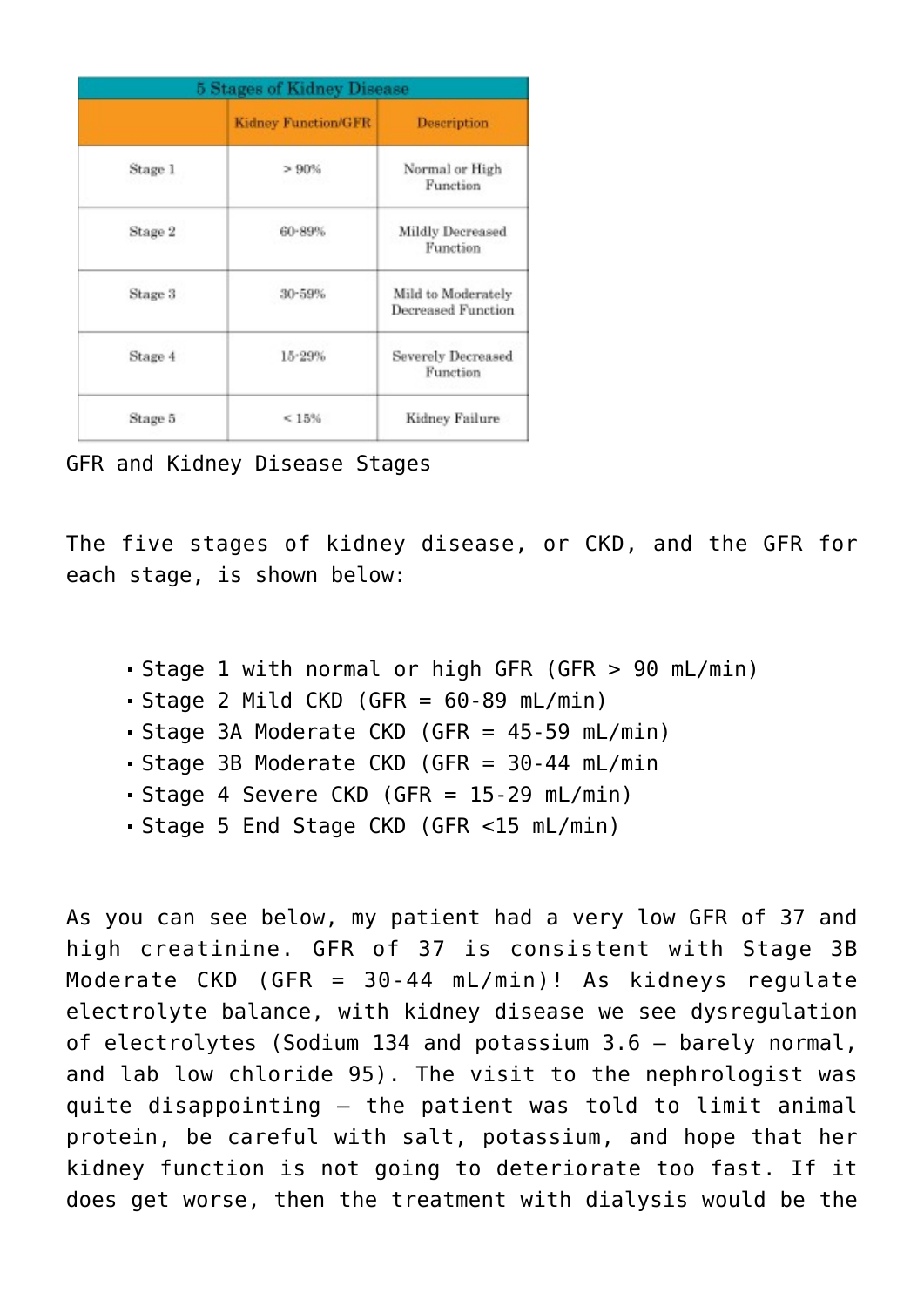only option to support life and not get overly toxic with the waste products she could not eliminate.

See her initial results below:

**Ordered Items** 

| CMP14+LP+TP+TSH+5AC+CBC/D/P; NMR LipoProfile+Lipids+IR+Gph; Cardiovascular Report; Litholink CKD Program;<br>Venipuncture; Request Problem |               |             |                                               |                    |     |
|--------------------------------------------------------------------------------------------------------------------------------------------|---------------|-------------|-----------------------------------------------|--------------------|-----|
| <b>TESTS</b>                                                                                                                               | <b>RESULT</b> | <b>FLAG</b> | <b>UNITS</b>                                  | REFERENCE INTERVAL | LAB |
| $CMP14+LP+TP+TSH+5AC+CBC/D/P$                                                                                                              |               |             |                                               |                    |     |
| Chemistries                                                                                                                                |               |             |                                               |                    | 01  |
| Glucose                                                                                                                                    | 110           | High        | mg/dL                                         | 65-99              | 01  |
| Hemoglobin A1c                                                                                                                             | 5.5           |             | ፟፠                                            | $4.8 - 5.6$        | 01  |
| Please Note:                                                                                                                               |               |             |                                               |                    | 01  |
| Prediabetes: $5.7 - 6.4$<br>Diabetes: >6.4<br>Glycemic control for adults with diabetes: <7.0                                              |               |             |                                               |                    |     |
| Uric Acid                                                                                                                                  | 6.5           |             | mg/dL                                         | $2.5 - 7.1$        | 01  |
| Please Note:                                                                                                                               |               |             |                                               |                    | 01  |
|                                                                                                                                            |               |             | Therapeutic target for gout patients: $< 6.0$ |                    |     |
| <b>BUN</b>                                                                                                                                 | 22            |             | mg/dL                                         | $8 - 27$           | 01  |
| Creatinine                                                                                                                                 | 1.35          | High        | mg/dL                                         | $0.57 - 1.00$      | 01  |
| eGFR If NonAfricn Am                                                                                                                       | 37            | Low         | mL/min/1.73                                   | >59                |     |
| eGFR If Africn Am                                                                                                                          | 43            | Low         | mL/min/1.73                                   | > 59               |     |
| BUN/Creatinine Ratio                                                                                                                       | 16            |             |                                               | $12 - 28$          |     |
| Sodium                                                                                                                                     | 134           |             | mmol/L                                        | 134-144            | 01  |
| Potassium                                                                                                                                  | 3.6           |             | mmol/L                                        | $3.5 - 5.2$        | 01  |
| Chloride                                                                                                                                   | 95            | Low         | mmol/L                                        | $96 - 106$         | 01  |
| Carbon Dioxide, Total                                                                                                                      | 22            |             | mmol/L                                        | $20 - 29$          | 01  |

Kidney Function BEFORE (Creatinine and eGFR) – October 2020.

When the organs start failing, the labs get worse. So, the goal is to stop the exacerbation of the situation at minimum and to improve the organ function which would lead to the improvement in the symptoms.

With some investigation work into the possible causes of kidney dysfunction and addressing them with several neutraceuticals, as well as treating the underlying bladder infection and other abnormals on the lab results not mentioned here, the labs magically improved and currently the person moved up from the label of "Stage 3b kidney disease" into "Stage 3a kidney disease" with GFR of 54 instead of 37 in just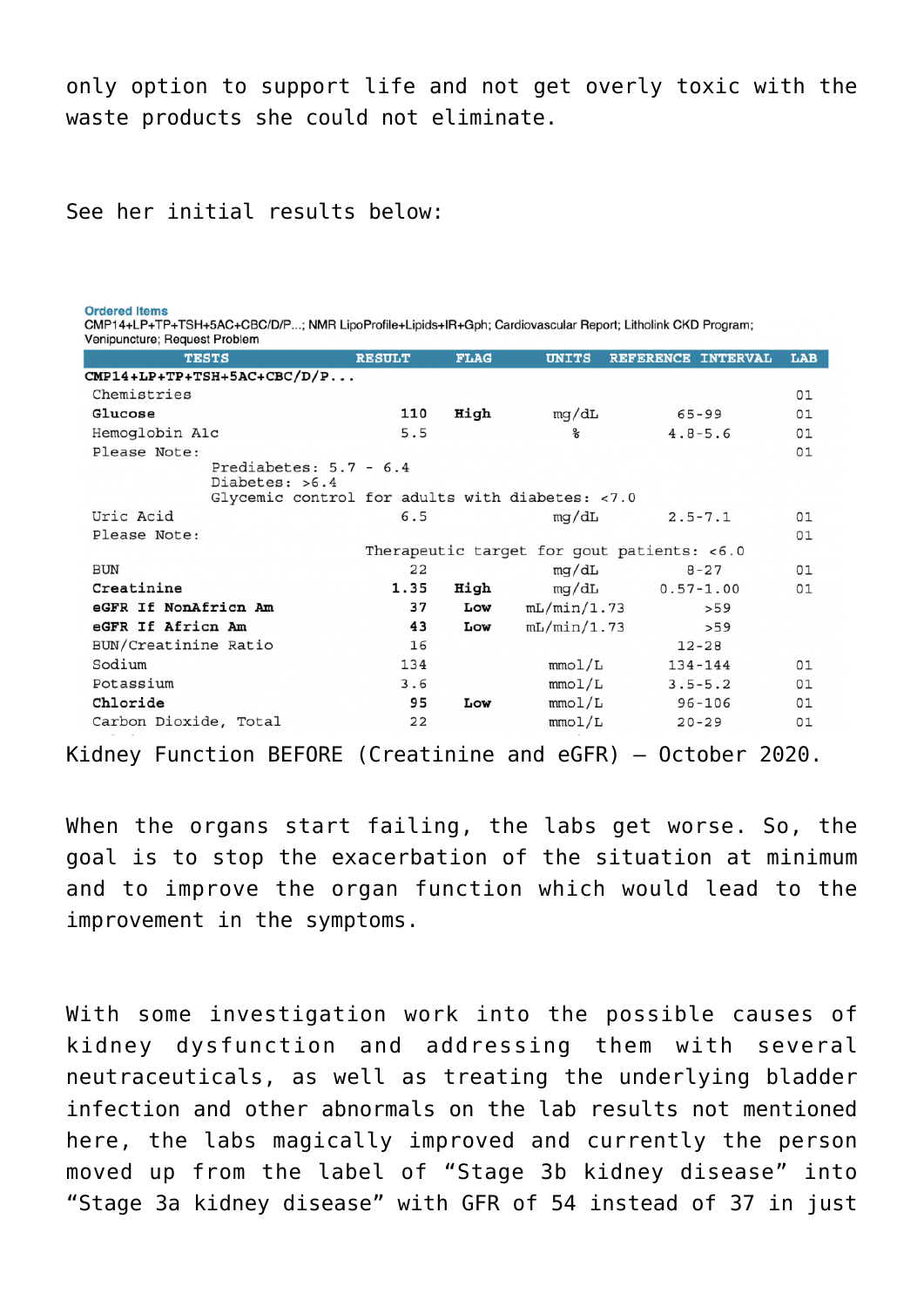4-5 months of treatments. It may not seem like a lot, but creatinine (another marker of kidney function) decreased from abnormal  $1.35$  to normal  $1.00$  level. Electrolytes (sodium = salt, in particular) decreased 1 point, possibly, due to a very strict salt restriction in the diet.

| <b>BUN</b>            | 13   |     | mg/dL       | $8 - 27$      | 01 |
|-----------------------|------|-----|-------------|---------------|----|
| Creatinine            | 1.00 |     | mq/dL       | $0.57 - 1.00$ | 01 |
| eGFR If NonAfricn Am  | 54   | Low | mL/min/1.73 | > 59          |    |
| eGFR If Africn Am     | 62   |     | mL/min/1.73 | >59           |    |
| BUN/Creatinine Ratio  | 13   |     |             | $12 - 28$     |    |
| Sodium                | 133  | Low | mmol/L      | $134 - 144$   | 01 |
| Potassium             | 3.9  |     | mmol/L      | $3.5 - 5.2$   | 01 |
| Chloride              | 94   | Low | mmol/L      | $96 - 106$    | 01 |
| Carbon Dioxide, Total | 24   |     | mmol/L      | $20 - 29$     | 01 |

Kidney Function AFTER (Creatinine and eGFR) – February 2021

## **A Little Bit More on the Importance of Optimal Kidney Function**

The kidneys are a very important organ in the body. The kidneys are responsible for getting rid of waste products, drugs, and toxins through our urine.

Kidney Functions: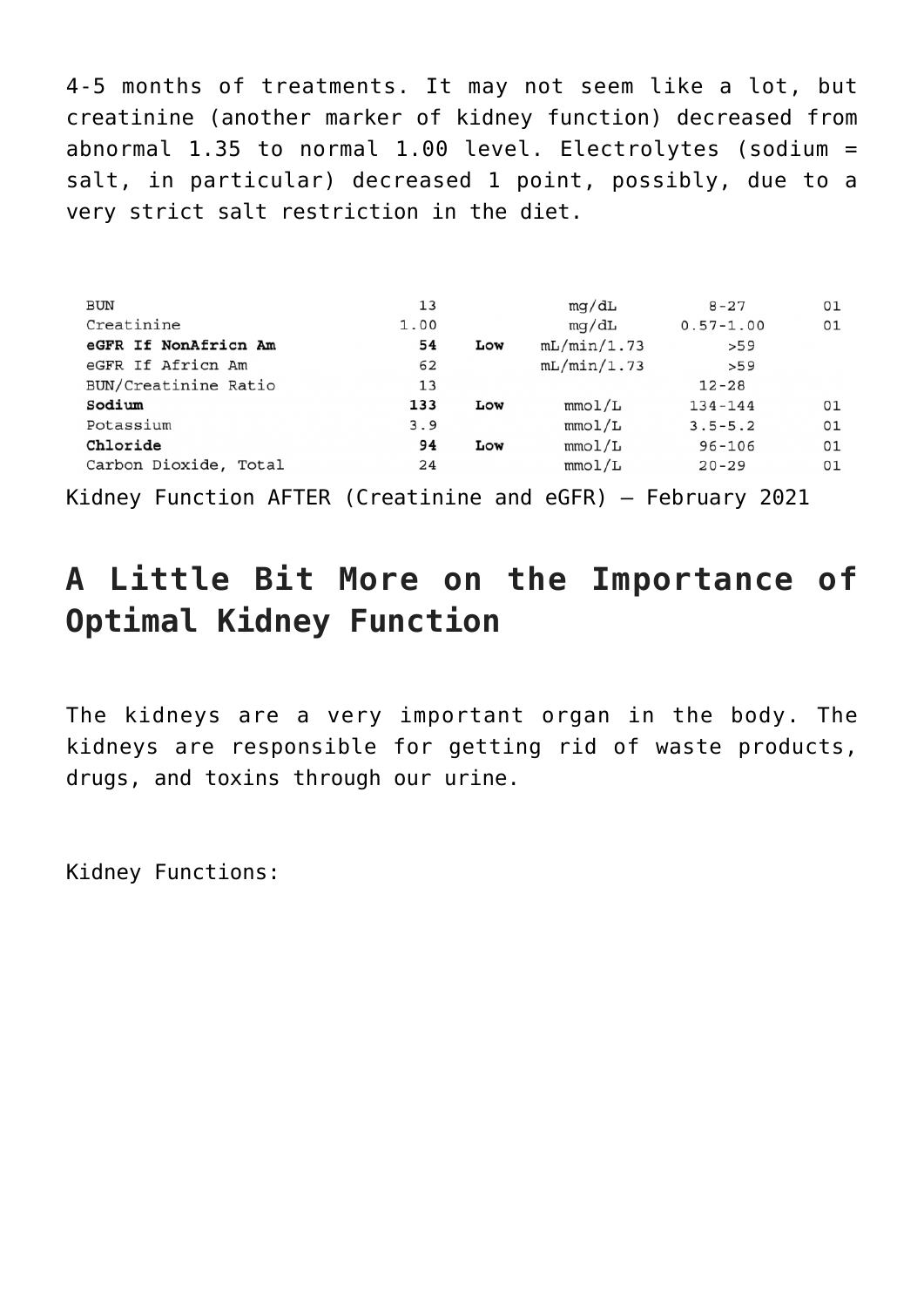

- Regulate electrolytes (salt, potassium, chloride) concentrations
- Help maintain acid-base balance (the pH in your body)
- Help regulate blood pressure.
- Make hormones that affect blood and bones (responsible for erythropoiesis – the making of red blood cells).
- Manage and regulate the amount of fluid within the body.

## **Chronic Kidney Disease**

Kidney damage and decreased function that lasts longer than 3 months is called chronic kidney disease (CKD). Chronic kidney disease is particularly dangerous because you may not have any symptoms until considerable, often irreparable, kidney damage has occurred. Diabetes (types 1 and 2) and high blood pressure are the most common causes of CKD.

Other causes are:

1. Urinary tract infections within the kidneys themselves, called pyelonephritis, can lead to scarring as the infection heals. Multiple episodes can lead to kidney